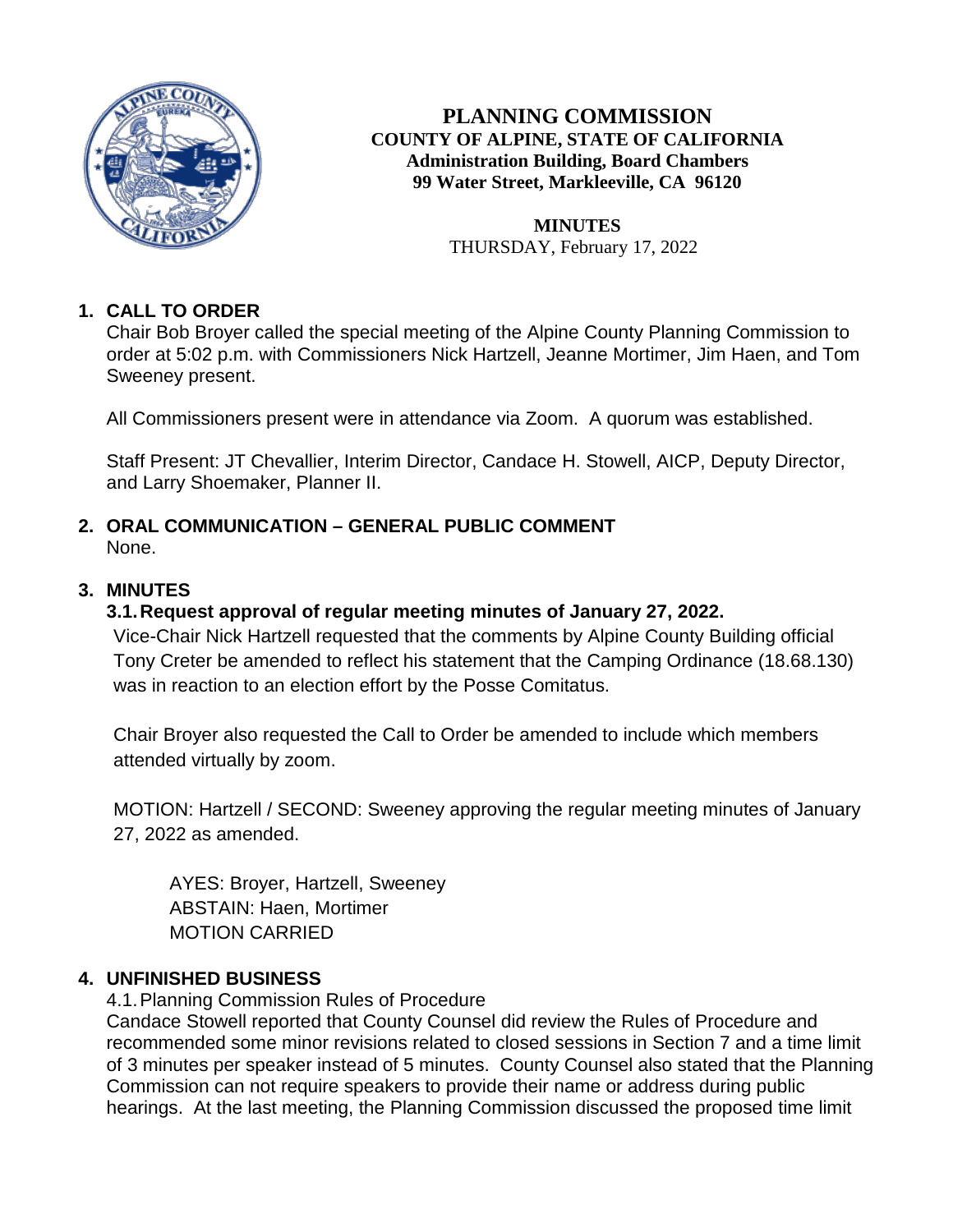change recommended by County Counsel. Stowell noted that 3 minutes per speaker is a typical time limit, but the Chair does not have to limit the time to 3 minutes.

Chair Broyer stated that he still preferred to have the time limit for speakers stay at 5 minutes. He also noted that there are other sections (9c and 14a) which also require members of the public to provide their name and address so there needs to be another revision to the Rules to ensure consistent language.

Commissioner Sweeney stated that he would prefer the 3-minute time limit. Commissioner Sweeney agreed that there needs to be consistent language related to members of the public providing comments.

Commissioner Hartzell commented that he preferred keeping the time limit at 5 minutes. The Planning Commission needs to be credible in the public eye. Commissioner Haen abstained from making any comment. Commissioner Mortimer agreed with the five-minute limit and that allowing the members of the public the extra two minutes is reasonable and agreed there needs to be consistency regarding the name and address for members of the public.

Chair Broyer suggested that since there was consensus, staff would revise the Rules of Procedure regarding consistency on the identification of speakers' names and addresses as well as to retain the five-minute time limit. The revised Rules of Procedure will be brought back to the Planning Commission.

4.2.Housing Element Update (File #2021-065)

Candace Stowell reviewed the proposed programs in the Draft Housing Element. Several programs are mandatory due to state law. Stowell reviewed the other programs and presented some staff recommendations to either streamline or delete some of the proposed programs based on initial feedback received to date.

Commissioner Hartzell expressed his disappointment in the staff recommendations to delete some of the programs in the Draft Housing Element. Commissioner Sweeney commented that the staff suggestions appear reasonable and he would like the Housing Element pared down to something reasonable. Commissioner Haen agreed with Commissioner Sweeney that the document should be slimmed down and any programs that are not applicable should be deleted.

Commissioner Haen asked if ADUs can become affordable housing. Stowell responded that ADUs can provide more affordable housing stock depending on whether the property owners would like to rent the unit or use the unit for relatives or caretakers. ADUs provide non-deed restricted affordable housing. Commissioner Broyer noted that there used to be several secondary units in Bear Valley but these units have disappeared in part due to utility costs.

Commissioner Hartzell noted there is a need to address the accomplishments of the Washoe Nation. Commissioner Hartzell added that the MPUD will receive funding to rebuild the sewer lines and the County could explore some advocacy for the Sierra Pines Mobile Home Park.

Commissioner Broyer asked for staff to bring back the draft Housing Element programs to the Planning Commission on February 24 for final review by the Commission based on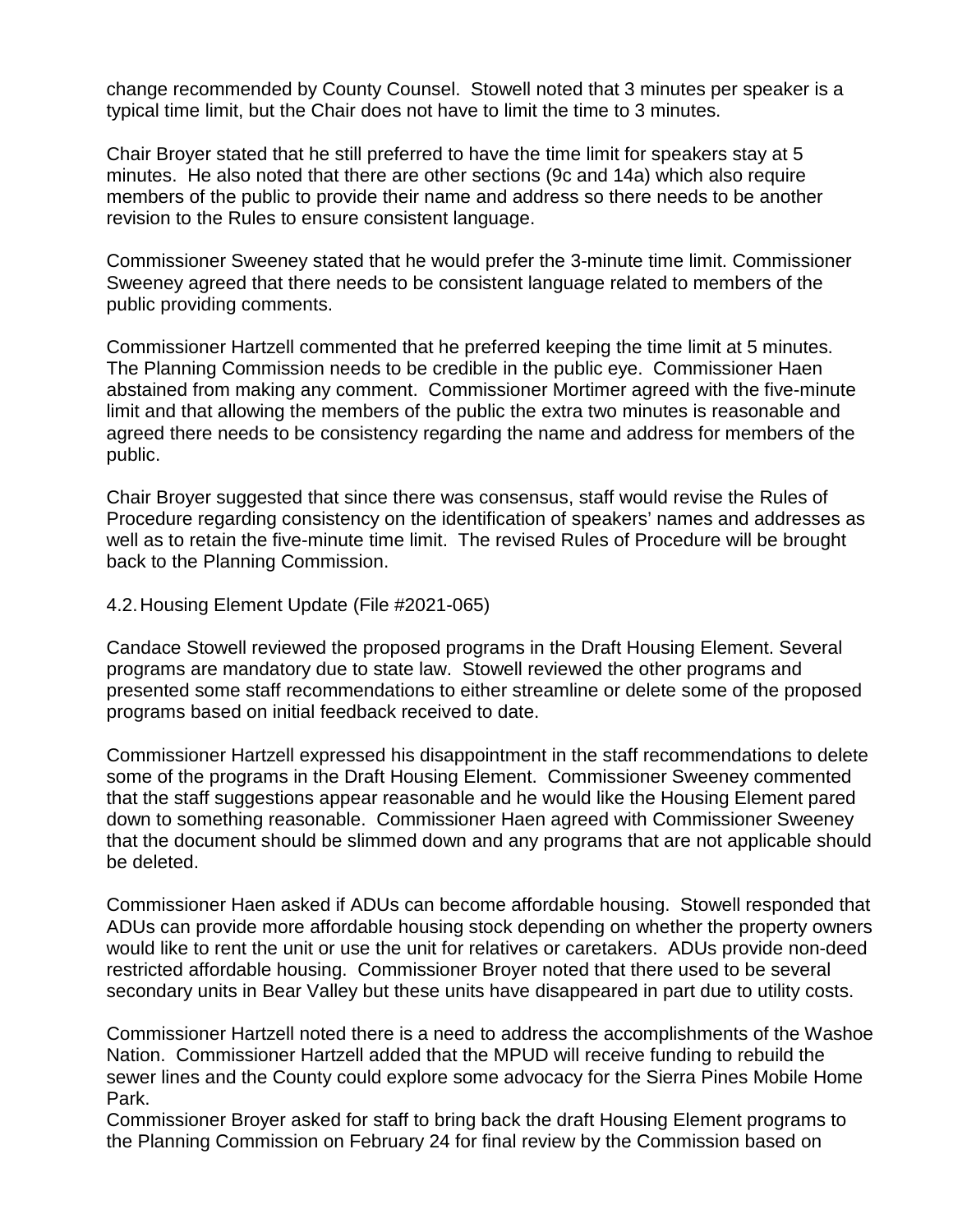consensus of the Commissioners with strike outs and color coding for additions. Commissioner Haen suggested moving any deleted programs to an appendix. Chair Broyer asked if the deleted programs could be reviewed at the next update of the Housing Element, which will be in 2024.

#### **5. NEW BUSINESS**

None

#### **6. PUBLIC HEARINGS**

6.1.Death Ride Special Event (File # 2022-001) The public hearing was opened at 5:10 pm. Larry Shoemaker, Planner II, provided a presentation on the 2022 Death Ride Event, which is put on each year by the Alpine County Chamber of Commerce. Staff is recommending approval of the Special Event Application based on the conditions in the draft permit and a finding that the event is categorically exempt from CEQA based on Section 15304, Class 4.

Staff received a public comment from the Bear Valley CSA concerning the turn around on Highway 4. Chair Broyer expressed his similar concern with the route terminus that is downhill with a dirt turn around. The bicyclists will need warnings. This stop does provide a safety hazard. Shoemaker proceeded to review the Special Permit conditions with the Planning Commission. Staff has received the previous year's Traffic Control Plan and will need an updated traffic control plan.

Becky DeForest, Alpine County Chamber of Commerce, provided a presentation with additional information on the 2022 Death Ride Event. Cory Bolton will be the Course Director this year. DeForest stated that this year's Traffic Control Plan will be adjusted so that the Death Ride can obtain the Caltrans Permit. This year's permit is for up to 3,000 people. To date, there are over 900 people registered for the event. The event will start at 5:00 am and end at 7:00 p.m. The finish line festival will be at Turtle Rock Park. There will be 9 aid stations and a lunch stop. The Chamber is coordinating with Eastern Alpine Fire and the Sherriff's Office Search and Rescue. If the Chamber can obtain a permit from Grover Hot Springs State Park, there will be enough camping availability.

The event would start on Friday, July 15 with set up at Turtle Rock Park Community Center with the event on Saturday, July 16 with closures on Highways 89 and 4. The Turtle Rock Park Campground will be closed due the Tamarack Fire and the Burn Pile area would be limited.

The public hearing opened. Larry Shoemaker provided more information on the public comment emailed to staff on February 17. The public comment was provided by the Bear Valley CSA (CSA Board Member Mike McKee) regarding the Chickaree planned turn around and included several recommendations to increase the safety at this location. Becky DeForest stated there will be additional signage to alert riders for this section of the Death Ride.

Commissioner Sweeney stated that the planning this year is the best he has ever seen. Shoemaker noted that the new Traffic Control Plan can address the safety concerns discussed. Chair Broyer closed the public hearing at 5:57 and asked the Planning Commission for a motion on the Death Ride Special Event Permit.